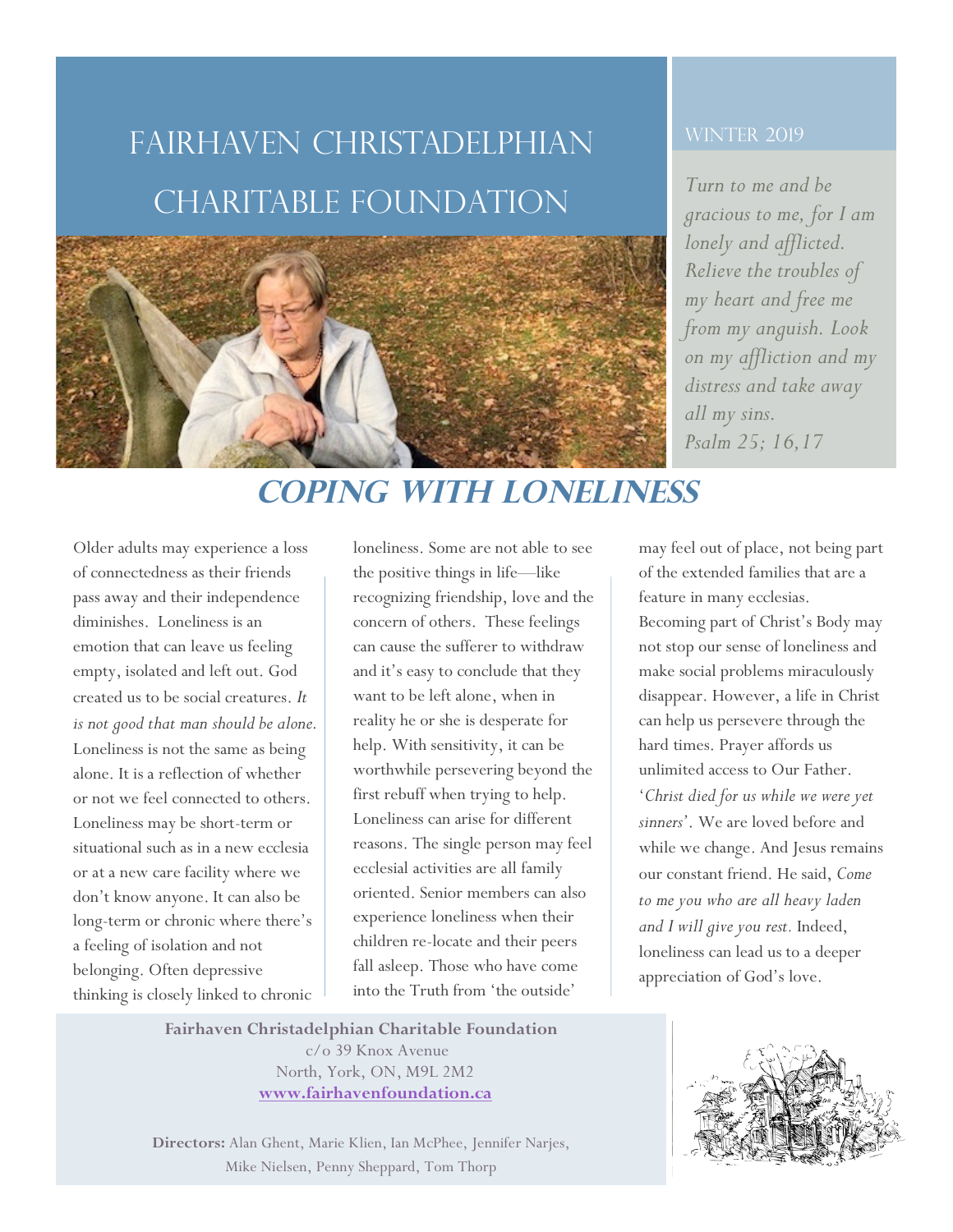#### FAIRHAVEN CHRISTADELPHIAN CHARITABLE FOUNDATION

## How Can I help THE LONELY?

\* Be aware of those on the periphery and be approachable. Look for opportunities to invite others to join in \* Be sensitive. Others may not want to admit to being lonely and most do not want pity.

\* Give support and love before you give advice. Be an empathetic listener. \* Don't assume you can't help someone because you're a different age or are in different circumstances. Anyone can care and take an interest. **\*** You don't have to understand or have all the answers to be kind.

\* Avoid making assumptions. Others may not want the same level of companionship as you do.

\* Have faith that Jesus can help. Pray for the lonely and tell them so. Invite them to join in prayer with you.

\* Don't underestimate the value of little things. A kind word, a card or email can mean a lot.

\*Encourage everyone. Even those who may seem to be socially engaged can long for friendship.

\* Help others to see that loneliness can draw us closer to God.

\* Be optimistic. Being a positive influence can help dispel sadness and negativity.

\* Be patient. When people are lonely, particularly if it's associated with poor mental health or physical health, they may get irritable or feel misunderstood by others. You may need to offer gentle assurance.

The love and support of our brethren and sisters has helped to sustain us through the incredibly difficult days of [his] illness…



# The Foundation's terms oF reference

How can the Fairhaven Foundation be of assistance to your ecclesia? Are there health and welfare needs in your meeting that require attention, but ecclesial resources are strained or insufficient? The Foundation, operating under the applicable government regulations, may provide grants only to registered charities in Canada. We must disperse a percentage of our investment income each year, based upon a government regulatory formula.

Ecclesias in Canada may request assistance from the Foundation by following these guidelines:

Only requests from Arranging Boards will be considered. Requests from an individual member of an ecclesia will not be accepted by the Foundation. Priority is to be given to the welfare needs of Christadelphian elderly, since this reflects the original purpose of Fairhaven House. If additional funds are available after meeting these needs, then more general health and

welfare needs of the Christadelphian community will be considered, followed by health and welfare needs of the community at large. Requests must be in writing and should document, in confidence, the need, the background, the amount of help required and the amount of help being provided by the ecclesia. It is expected that the ecclesia requesting support will also provide funds to assist from its own resources. It is preferable, if possible, that ecclesias address emergency situations, and subsequently follow up with a request to the Foundation. The board of the Foundation considers requests at its semi-annual meetings in February and June each year. Emergency requests will also be addressed as quickly as possible. Requests may be sent to: The Fairhaven Christadelphian Foundation c/o Sister Penny Sheppard, Secretary 39 Knox Avenue North York, ON, M9L 2M2 or via

email to fairhavenfund@gmail.com